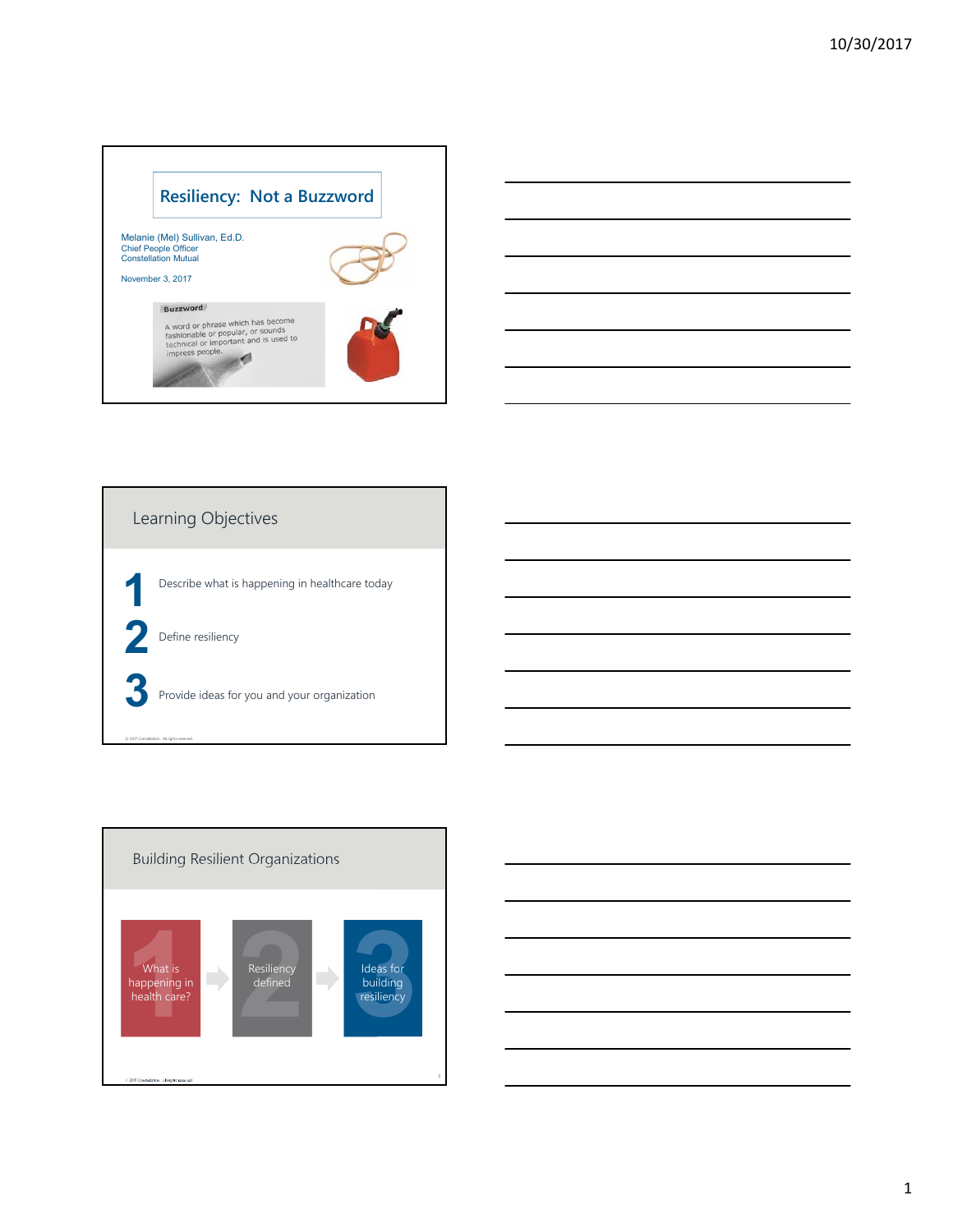





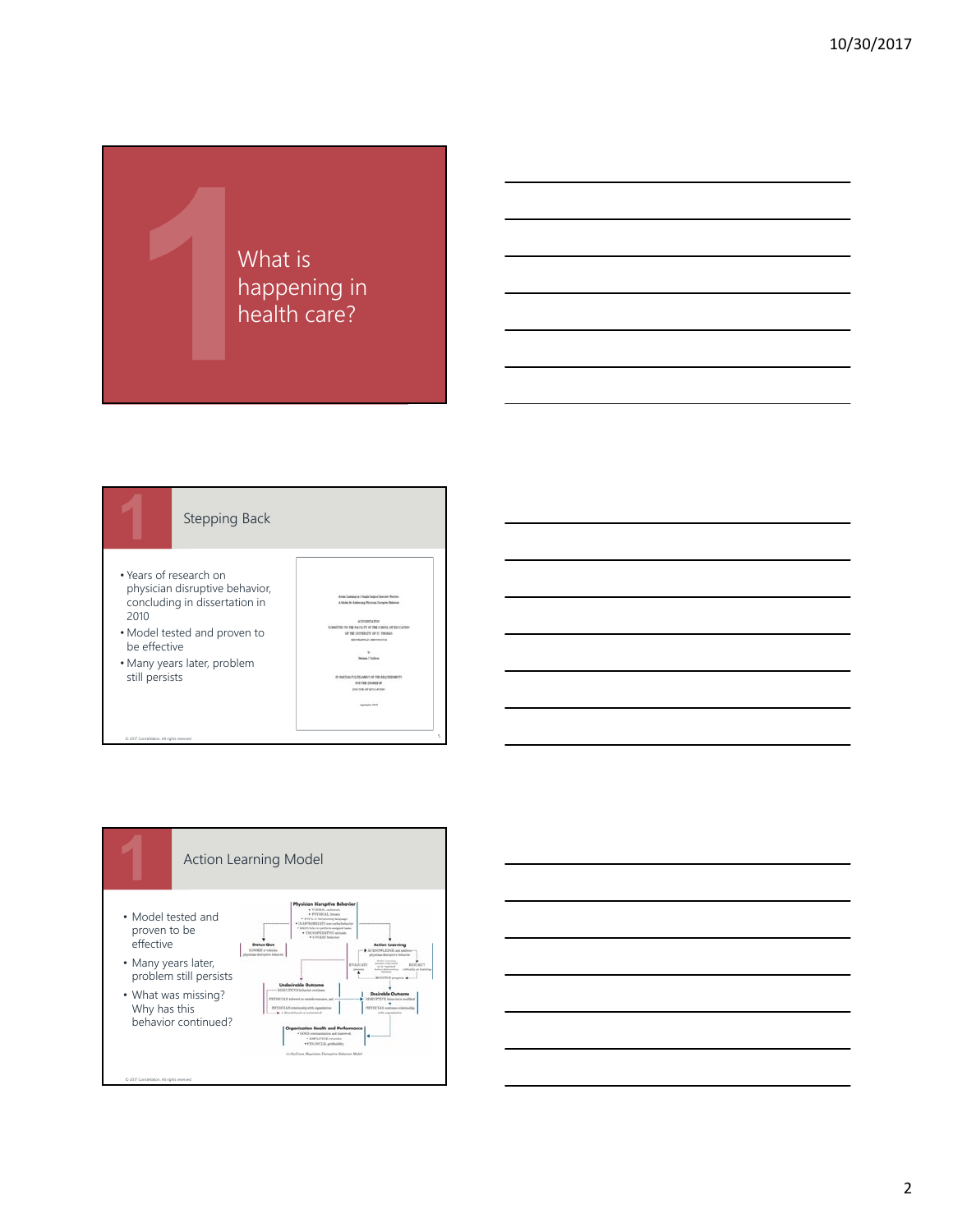



# Industry Pressures

- •Medicine is changing rapidly
	- Electronic records
	- Administrative burdens
	- Regulatory requirements
- Physician shortage

© 2017 Constellation. All rights reserved

- •Decrease of physicians going into medicine
- •More early retirement
- •New emerging care providers (NP, PA, etc)



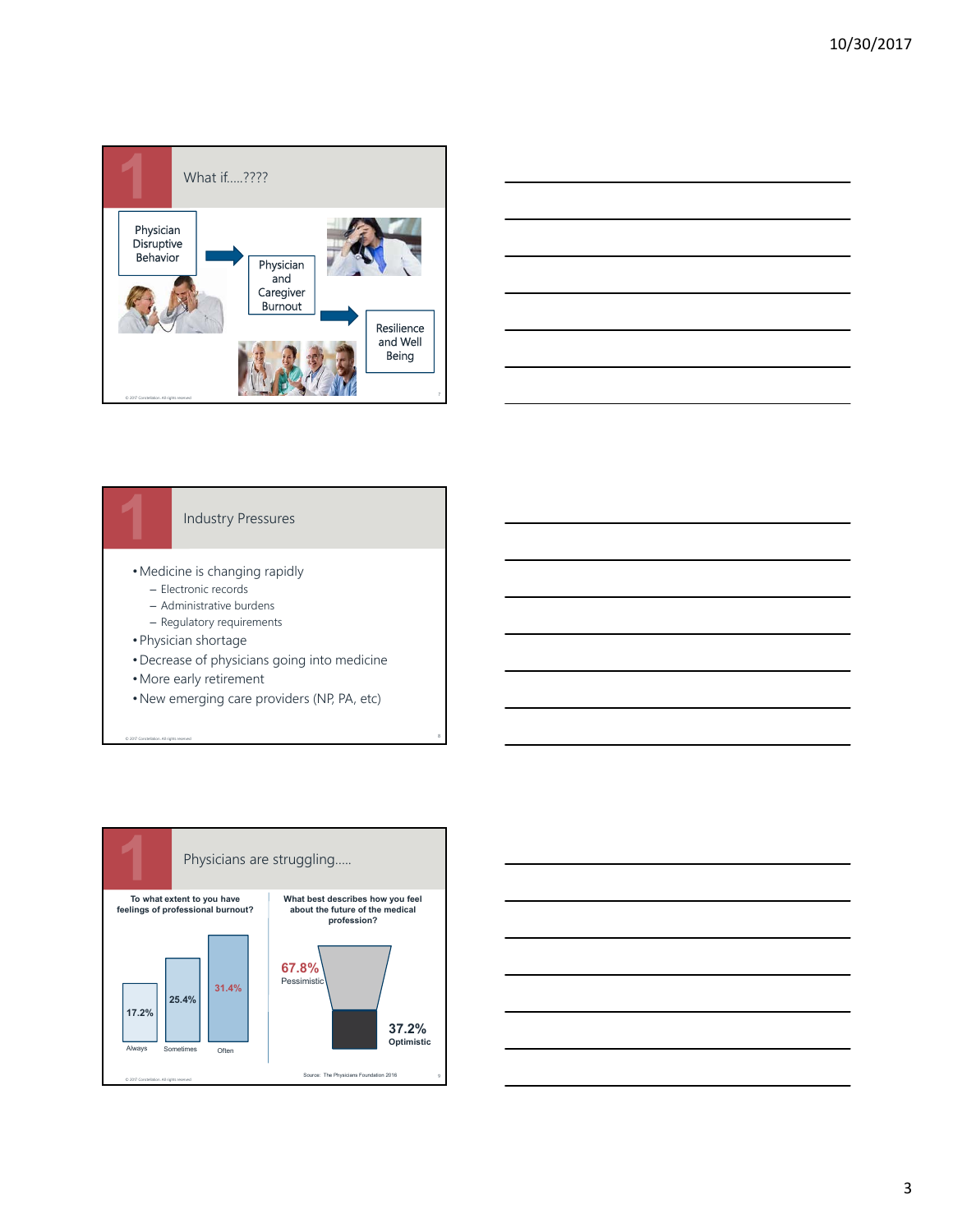

Worth our attention

"Stress costs U.S. businesses roughly \$300 billion a year as a result of absenteeism, reduced productivity levels, and employee turnover. "

11

American Psychological Association

© 2017 Constellation. All rights reserved

## Burnout: How does it show up?

#### Exhaustion

- "I'm not sure how much longer I can do this?

#### Depersonalization

- "All that patient wants is pain meds and really doesn't have a problem."
- Compassion fatigue
- "I wish I wouldn't have to go to work today."

#### Lack of purpose or efficacy

- "My work doesn't matter anyway. What's the use?"
- "What if I make a mistake? I'll get fired or sued."

#### Source: AAFP 2017

© 2017 Constellation. All rights reserved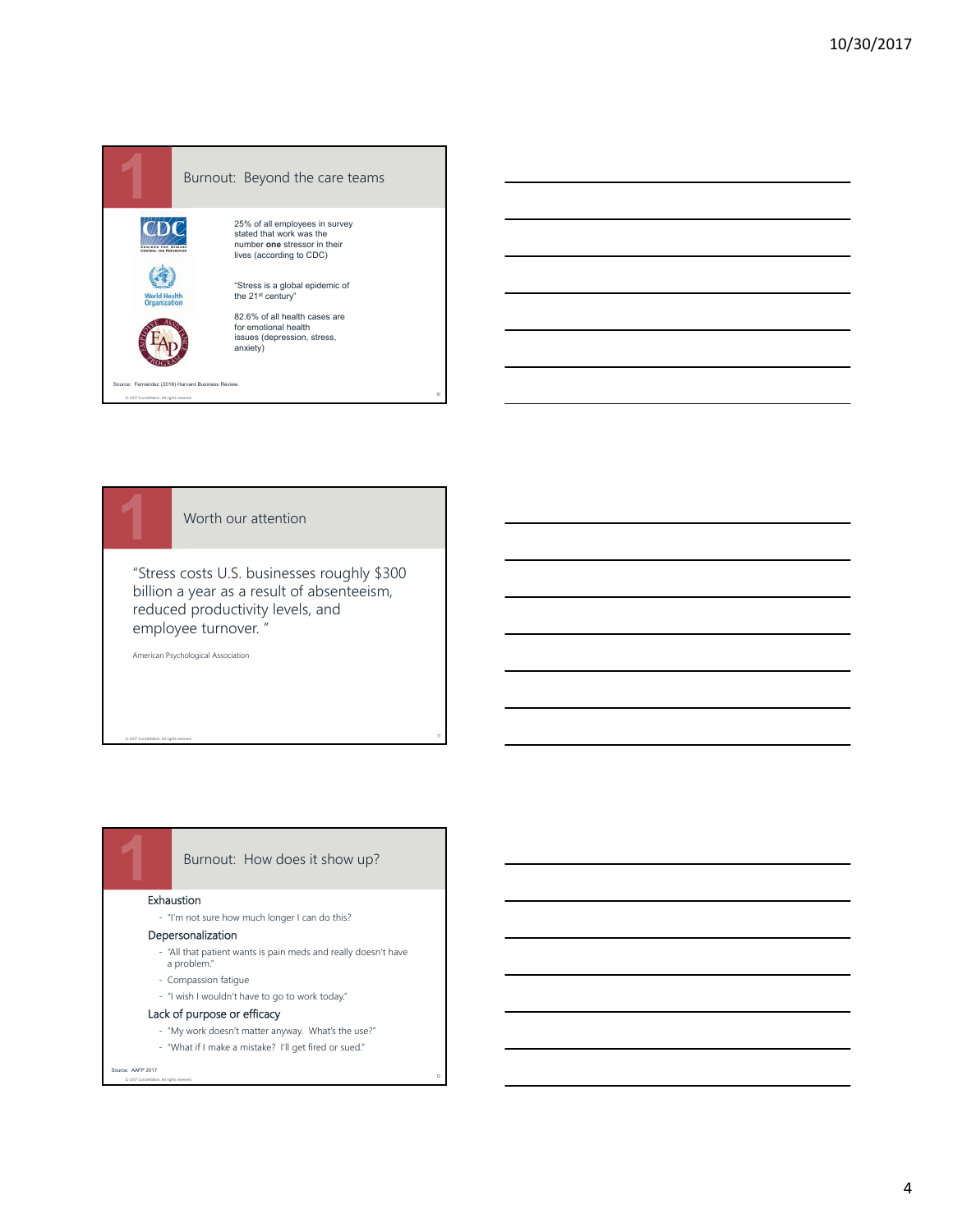

#### What happens when an organization experiences burnout?

- Decline in morale
- Physician and staff retention declines and engagement erodes
- Barrier for staff finding joy in their work
- **72%**  performance" versus a person in crisis • Behavior can be misinterpreted as "low
- Others?

© 2017 Constellation. All rights reserved

© 2017 Constellation. All rights reserved

## Table Reflection

Are you currently working with someone who is experiencing signs of burnout?

What burnout symptoms do you see in your organization?





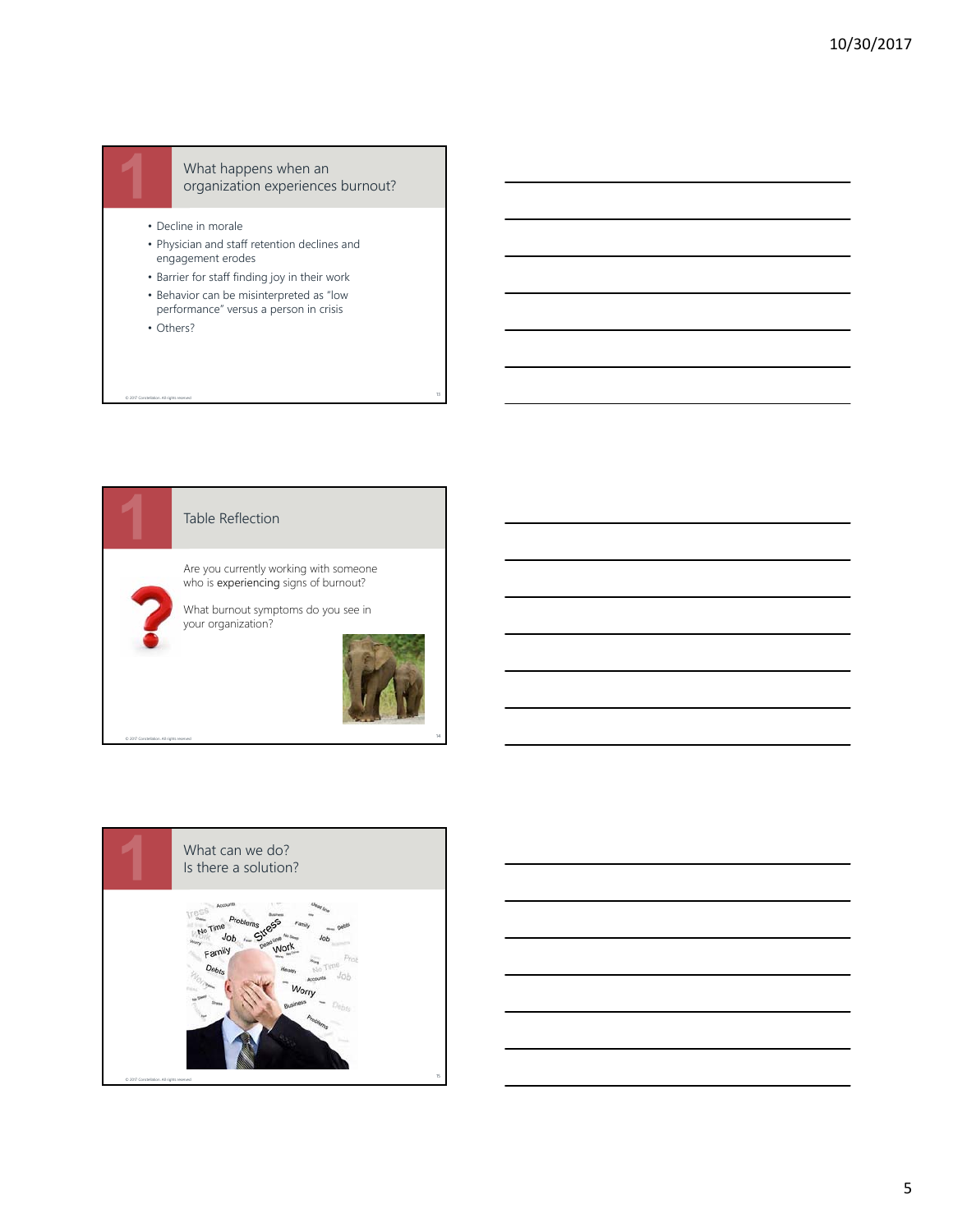



Re·sil·ience [rəˈzilyəns]

#### Definition:

© 2017 Constellation. All rights reserved

The capacity to recover quickly from difficulties or challenges

Quote on a board at Matter Health: Resilience – the ability to stay strong, motivated and optimistic in the face of challenging times



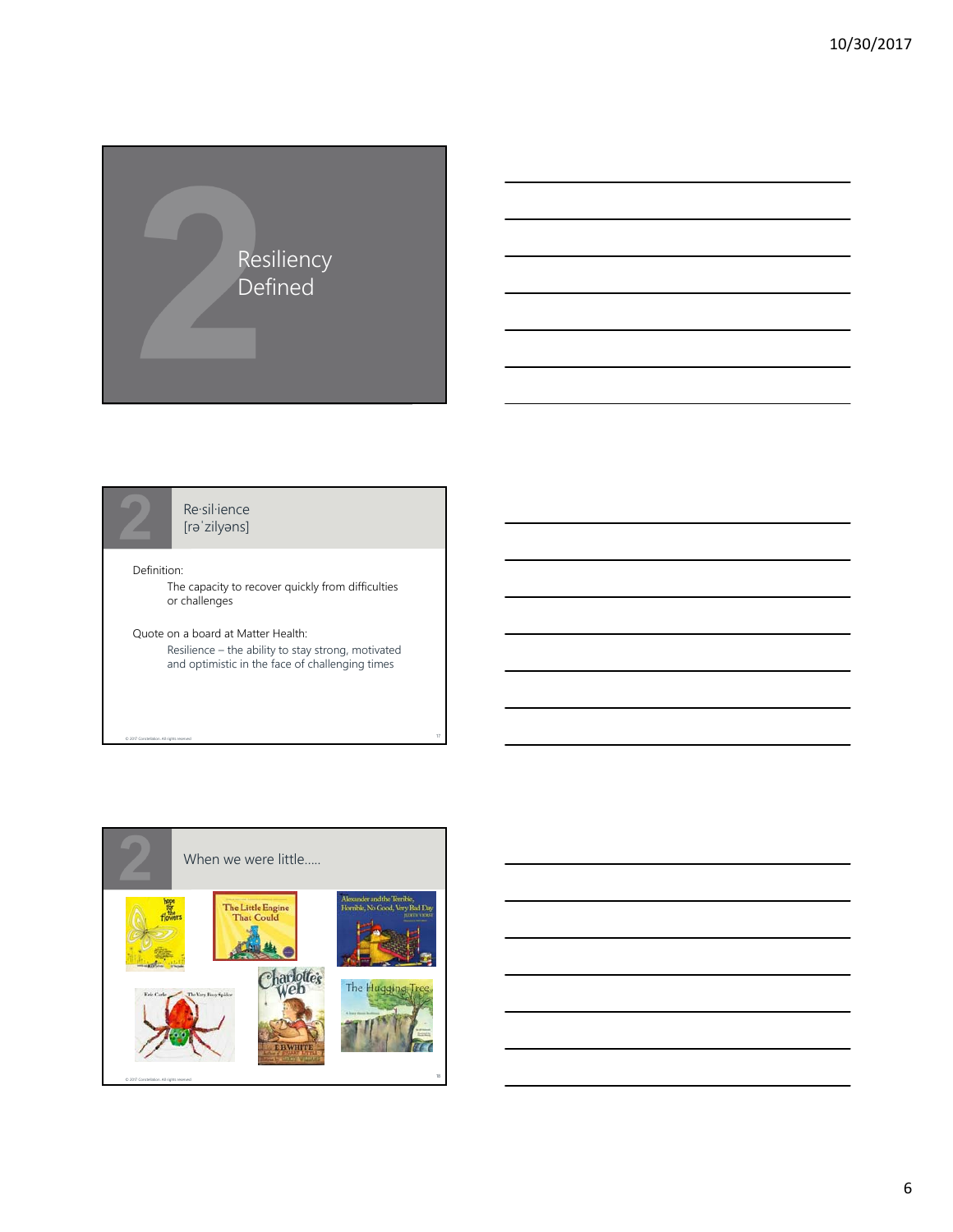







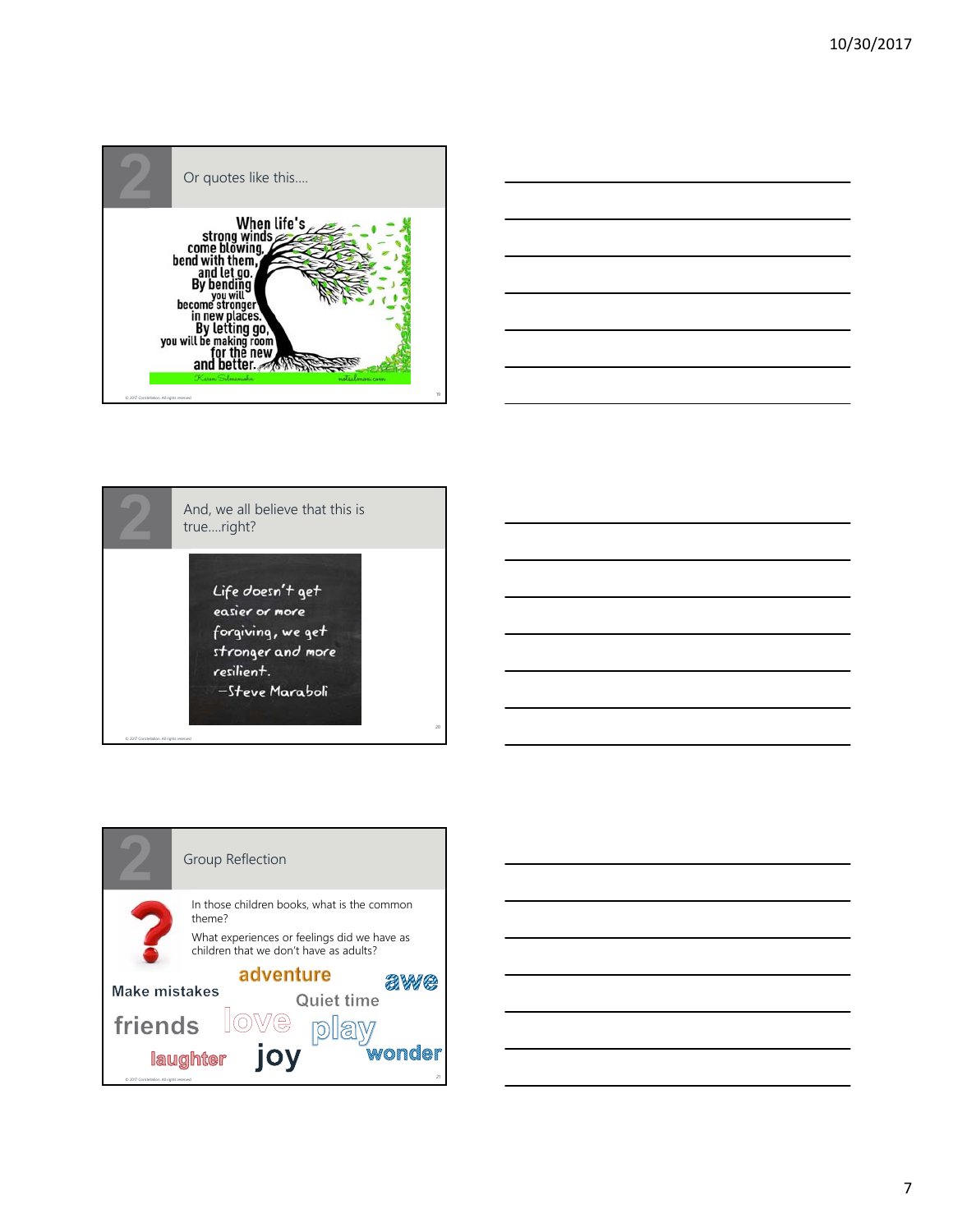





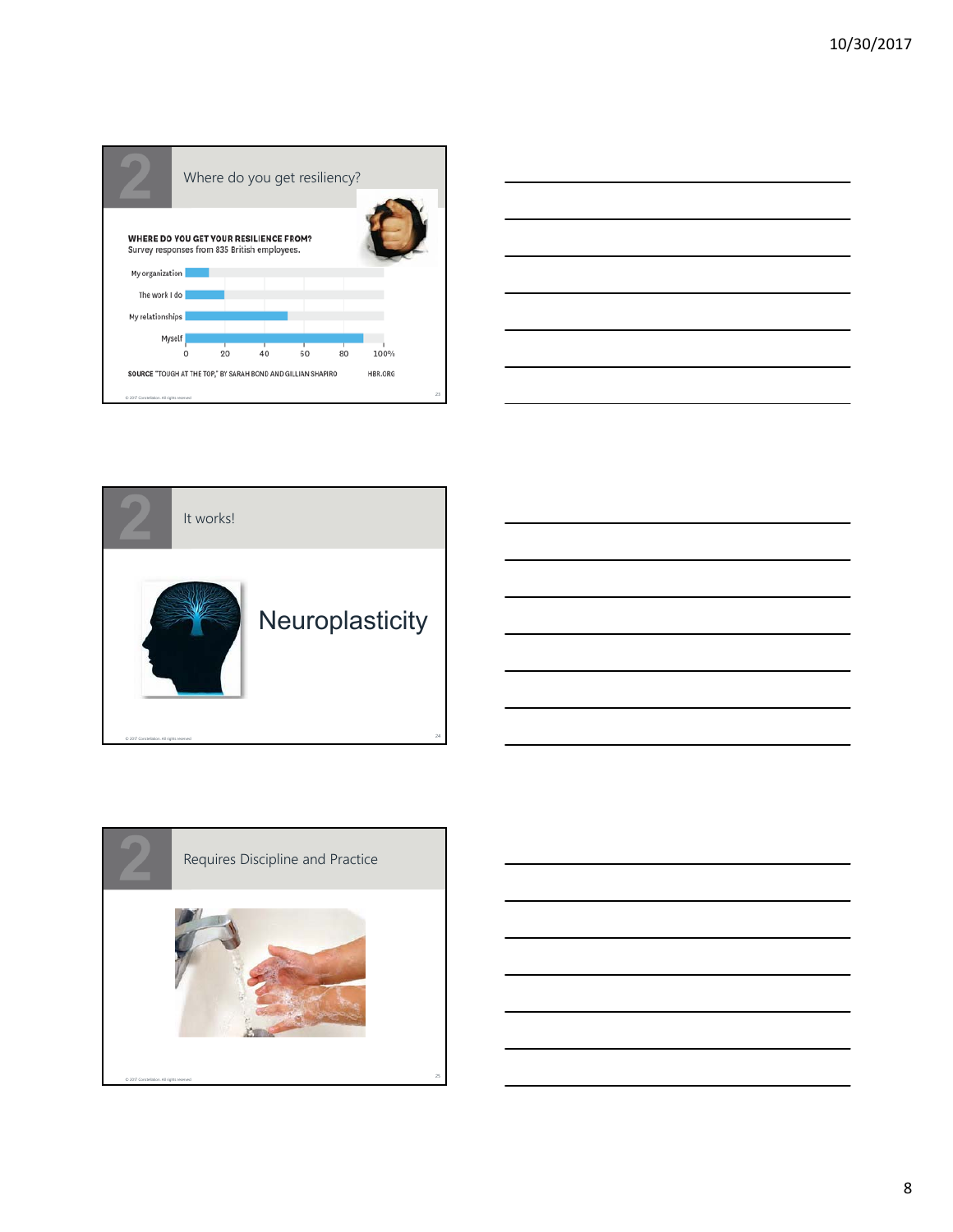#### Table Reflection

© 2017 Constellation. All rights reserved

© 2017 Constellation. All rights reserved

What do you do to support your team to learn resiliency?

Are there any tools, products or services that you have used that has supported resiliency training for your organization?

26



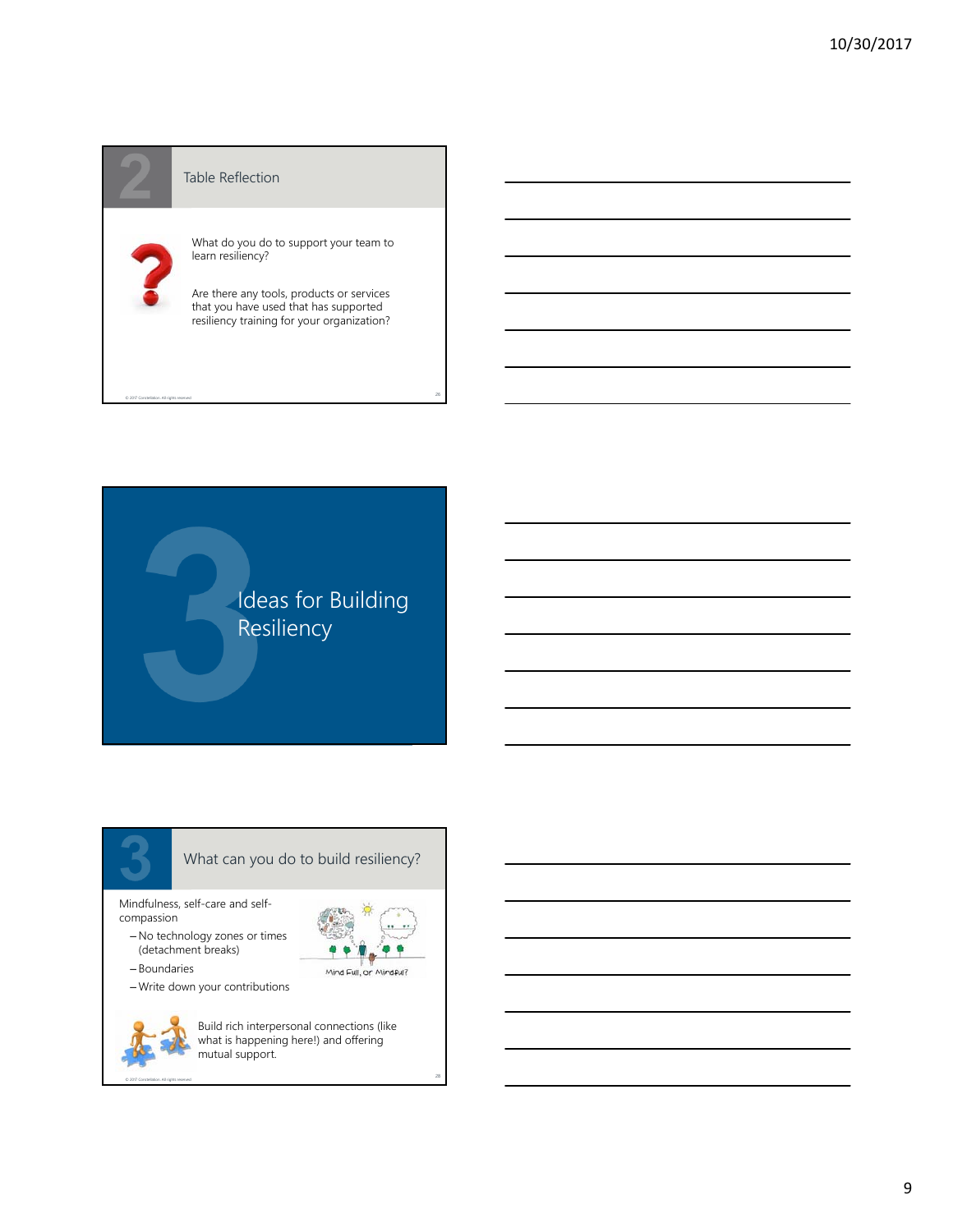





|                                                                                                          |                                                 | It's about you AND your team                                                                                          |    |
|----------------------------------------------------------------------------------------------------------|-------------------------------------------------|-----------------------------------------------------------------------------------------------------------------------|----|
| <b>INDIVIDUAL RESPONSES</b>                                                                              |                                                 | <b>COMPLEMENTARY ORGANIZATIONAL RESPONSES</b>                                                                         |    |
| Recognize signs of burnout in oneself                                                                    |                                                 | Recognize signs of burnout in employees                                                                               |    |
| Model strong self-care for good physical and mental<br>health (exercise, sleep, diet)                    |                                                 | Provide on-site exercise opportunities and time for exercise<br>and meals; model good self-care                       |    |
| Nurture supportive social networks                                                                       |                                                 | Welcome and provide space for informal meetings                                                                       |    |
| Recharge frequently and effectively (time away<br>from work)                                             |                                                 | Actively encourage (not discourage) time away                                                                         |    |
| Nurture effective coping skills (learn to say no:<br>effective communication skills; problem resolution) |                                                 | Provide communication skills training, manager coaching<br>skills development and support for efficiency improvements |    |
| Model self-compassion                                                                                    |                                                 | Acknowledge and recognize employees for their hard<br>work and compassion                                             |    |
| Cultivate purpose and meaning in work                                                                    |                                                 | Recognize hard work and compassion for patients:<br>celebrate and support joy in work                                 |    |
|                                                                                                          | Source: Andrews & Bonvicini (August 2016, MGMA) |                                                                                                                       |    |
| C 2017 Constellation, All rights reserved                                                                |                                                 |                                                                                                                       | 31 |

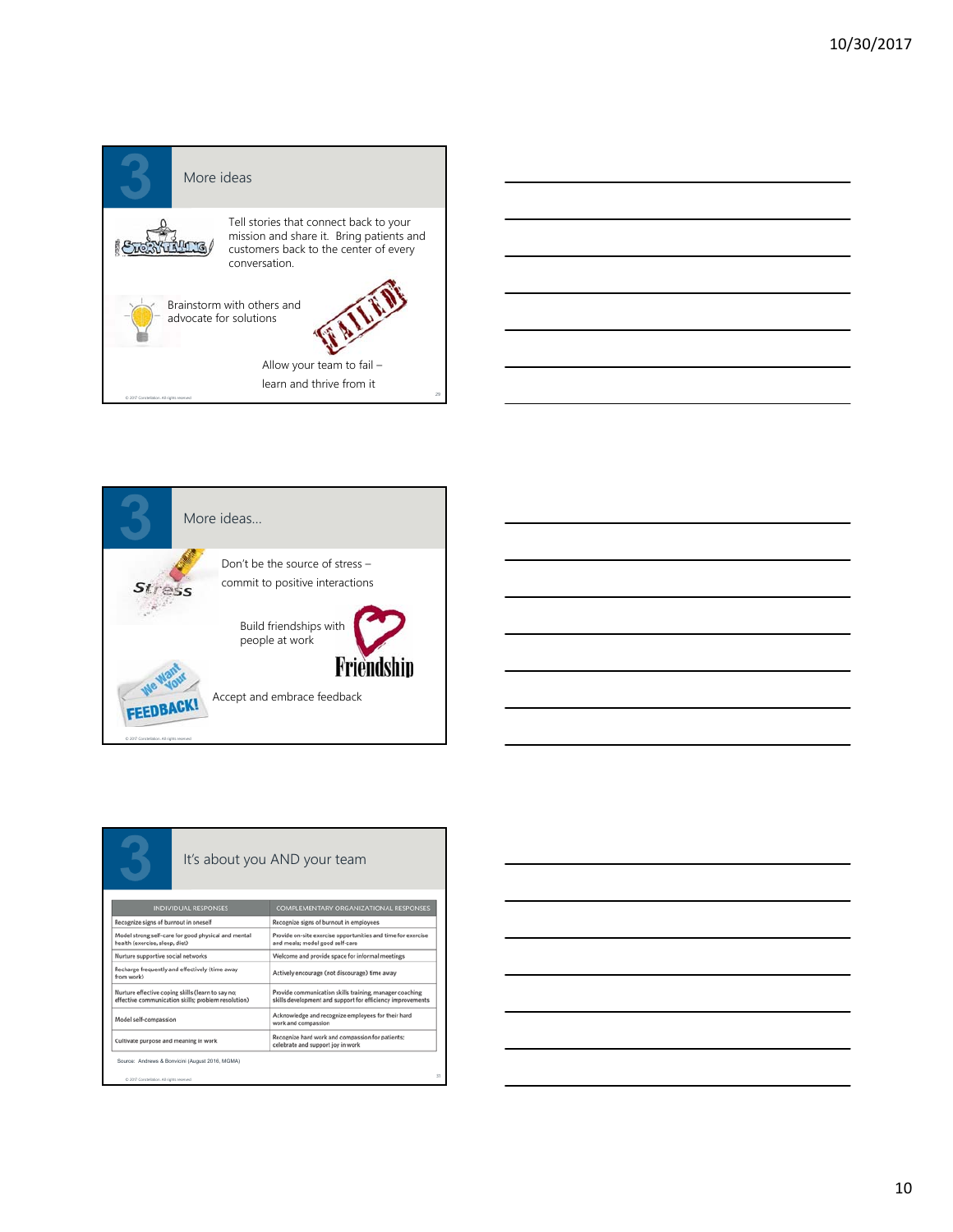



#### Reflections

Just like all people need resilience, all organization do too."

"The extension of grace is rooted in a long-standing coping mechanisms passed down from people who had no option in many case but to forgive and move on......

"Collective resilience requires more than just shared hope…it is also fueled by shared experiences, shared narratives and shared power."

© 2017 Constellation. All rights reserved Sheryl Sandberg



What must be in place to be successful in building resiliency?

- Create high levels of trust
- Embrace failures and taking risks
- Create safety for feedback and insights to be shared
- Diffuse power

© 2017 Constellation. All rights reserved

• Set the example – leadership must encourage and reward evolved thinking and learning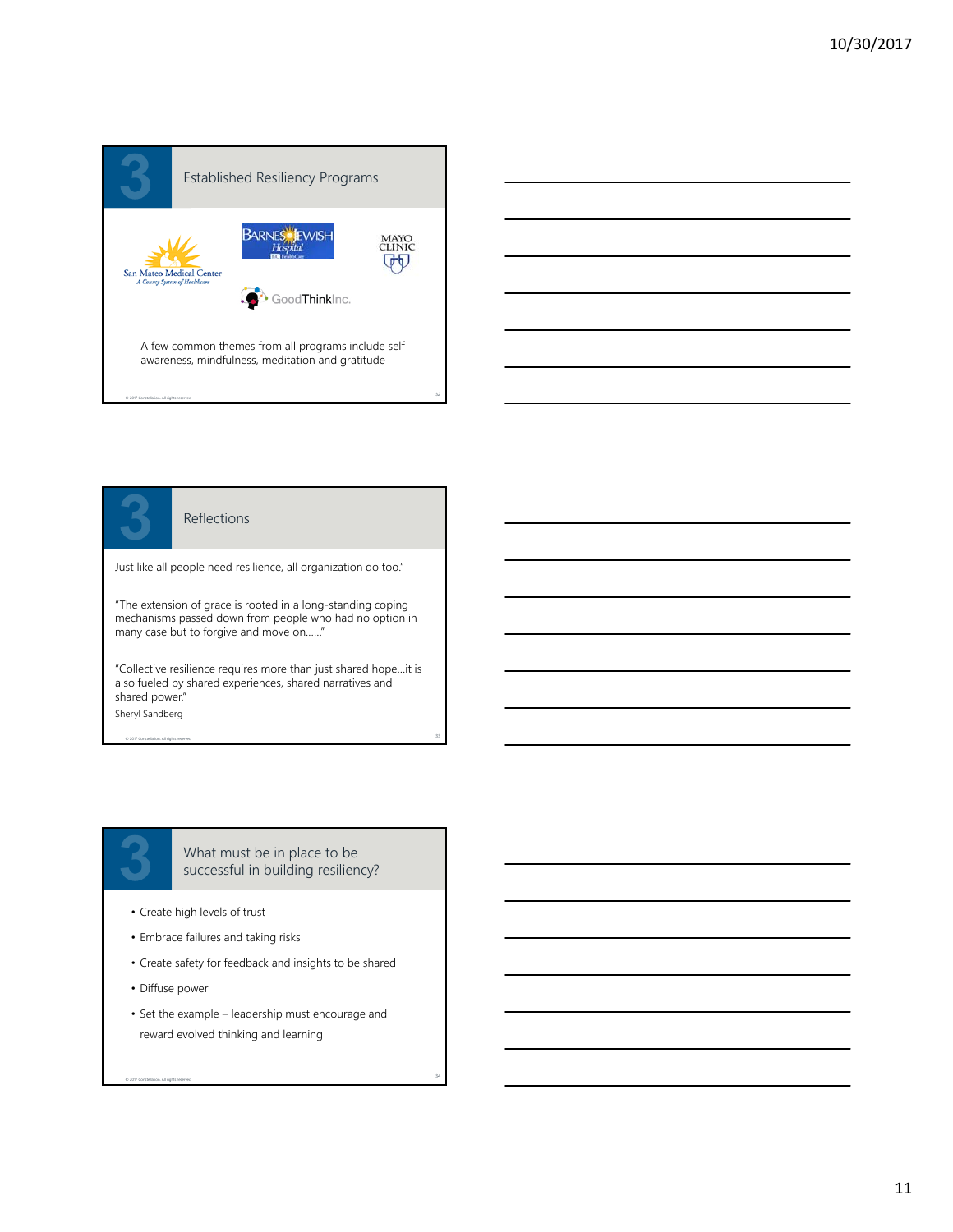© 2017 Constellation. All rights reserved

© 2017 Constellation. All rights reserved

### Forward thinking……and bold

"Integrating mindfulness into core talent processes such as onboarding, manager training, performance conversations and leadership development is also critical, though most organizations are not yet at this stage of adoption." R. Fernandez

#### Group Reflection

What is one step you could take at work next week that could begin to move your organization forward towards being a more resilient work environment?

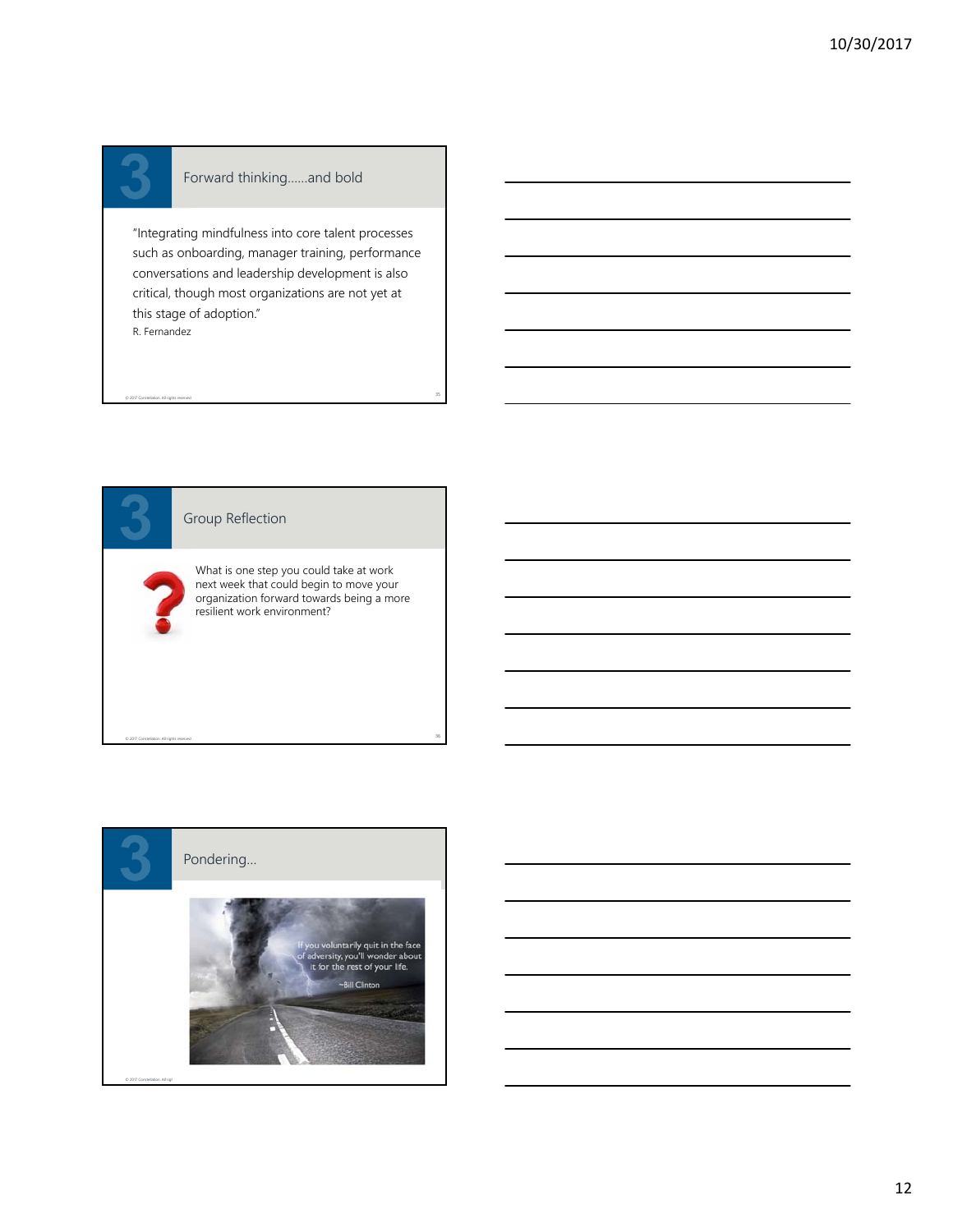© 2017 Constellation. All rights reserved

•"[M]edicine still has not gotten it. Wellness of healthcare providers should be more important than how to make them more productive." Dr. Kim Yu



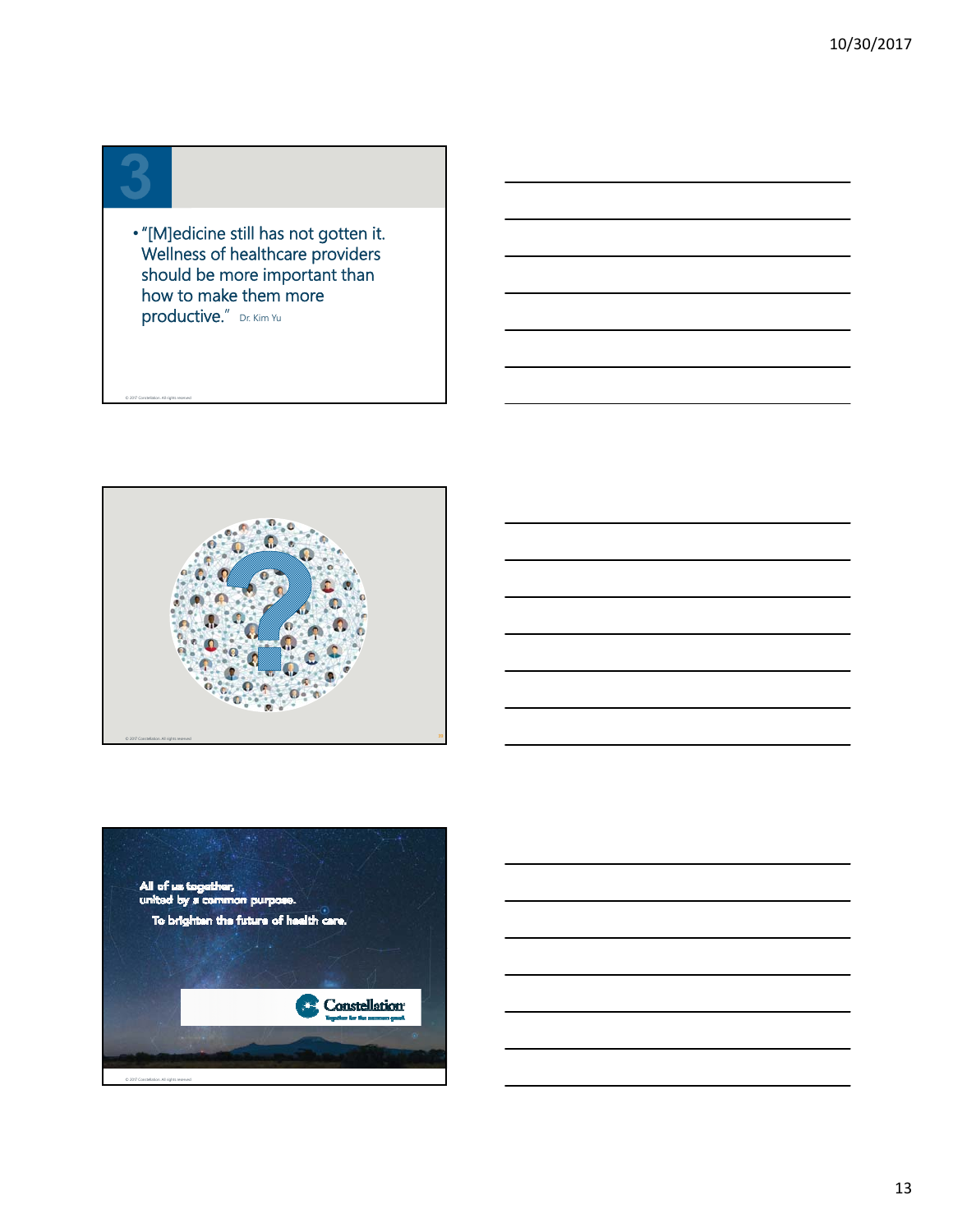#### **Resources**

- Achor, S. & Gielan, M. (2016, June 24). *Resilience is about how you recharge, not how you endure.* Harvard<br>Business Review. Retrieved on July 27, 2017 from http://www.hbr.org
- American Psychological Association. (n.d.). *The road to resilience.* Washington, D.C. American Psychological Association. Retrieved on June 21, 2017 from http://www.apa.org/
- Andrews, B. & Bonvicini, A. (2016, August). *Caring for caregivers: Addressing physician burnout.* Denver, Colorado: Medical Group Managers Association. Retrieved on September 1, 2017 from http://www.mgma.com
- Buell, J. (2014, November/December). *The Resilient Leader: Mind, body and soul.* Washington: American College of Healthcare Executives. Retrieved on August 1, 2017 from http://www.ache.org
- Colin-Gonzalez, M. & Yu, K. (2017). Resile*nce and Burnout in Family Medicine.* American Academy of Family<br>Physicians. Retrieved September 5, 2017 from<br>htt<u>p://www.medicape.com/viewarticle/RB43517hile=117584 1521&erc=WNI</u>
- Drummond, M. (2016). *Physician Burnout: It's origin, symptoms, and five main causes*. American Association of Family Physicians. Retrieved September 1, 2017 from http://www.aafp.org/fpm/2015/0900/p42.pdf
- Duckworth, A. (2016). *Grit: The power of passion and perseverance.* New York: Simon & Shuster, Inc.

#### Resources

© 2017 Constellation. All rights reserved.

- A. (2016). *Grit: The power of passion and perseverance.* New York: Simon & Shuster, Inc.
- Fernandez, R. (2016, June 27). *5 Ways to Boost your resilience at work.* Boston: Harvard Business Review. Retrieved on August 12, 2017 from http://www.hbr.org
- Frisina, M & Singh, H. (n.d.) *Session 18: Strategies for eliminating and reversing physician burnout.*  Washington: American College of Healthcare Executives. Retrieved on August 13, 2017 from http://www.ache.org
- Holmes, J. (2016, August). *Prevention is key when dealing with disruptive physicians.* Denver, Colorado: Medical Group Managers Association. Retrieved on August 1, 2017 from http://www.mgma.com
- Kopans, D. (2016, June 14). *How to evaluate, manage and strengthen your resilience.* Boston: Harvard Business Review. Retrieved on August 5, 2017 from http://www.hbr.org
- Moore, C. (2014). *The Resilience Break-Through.* Austin, Texas: Greenleaf Book Group Press.
- Ovans, A. (2015, January 5). *What resilience means and why it matters.* Boston: Harvard Business Review. Retrieved on August 13, 2017 from http://www.hbr.org

42

© 2017 Constellation. All rights reserved.

#### Resources

- Sandberg, S. (2017). *Option B: Facing adversity, building resiliency, and finding joy.* New York: Penguin Random House, LLC.
- Scudder, L. (2017, September 6). *Why family medicine burnout is different (and how docs fight back).* Retrieved<br>on September 12, 2017 from <u>http://www.medscape.com/viewarticle/884670\_print</u>
- The Physician Foundation (2016) *2016 survey of America's physicians: Practice patterns and behaviors.* The<br>Physician Foundation. Retrieved on September 1, 2017 from<br>http://www.physiciansfoundation.org/uploads/default/Bi
- Valcour, M. (2016, November). *Beating burnout.* Boston: Harvard Business Review. Retrieved on August 20, 2017 from http://www.hbr.org
- Yellowlees, P. (2017, June 12). *More fun, less stress, and strategies to prevent burnout.* Medscape. Retrieved on August 20, 2017 from http://medscape.com
- Zolli, A. & Healy, A.M. (2012). *Resilience: Why things bounce back.* New York: Simon & Shuster, Inc.

#### 2017 Constellation. All rights rese